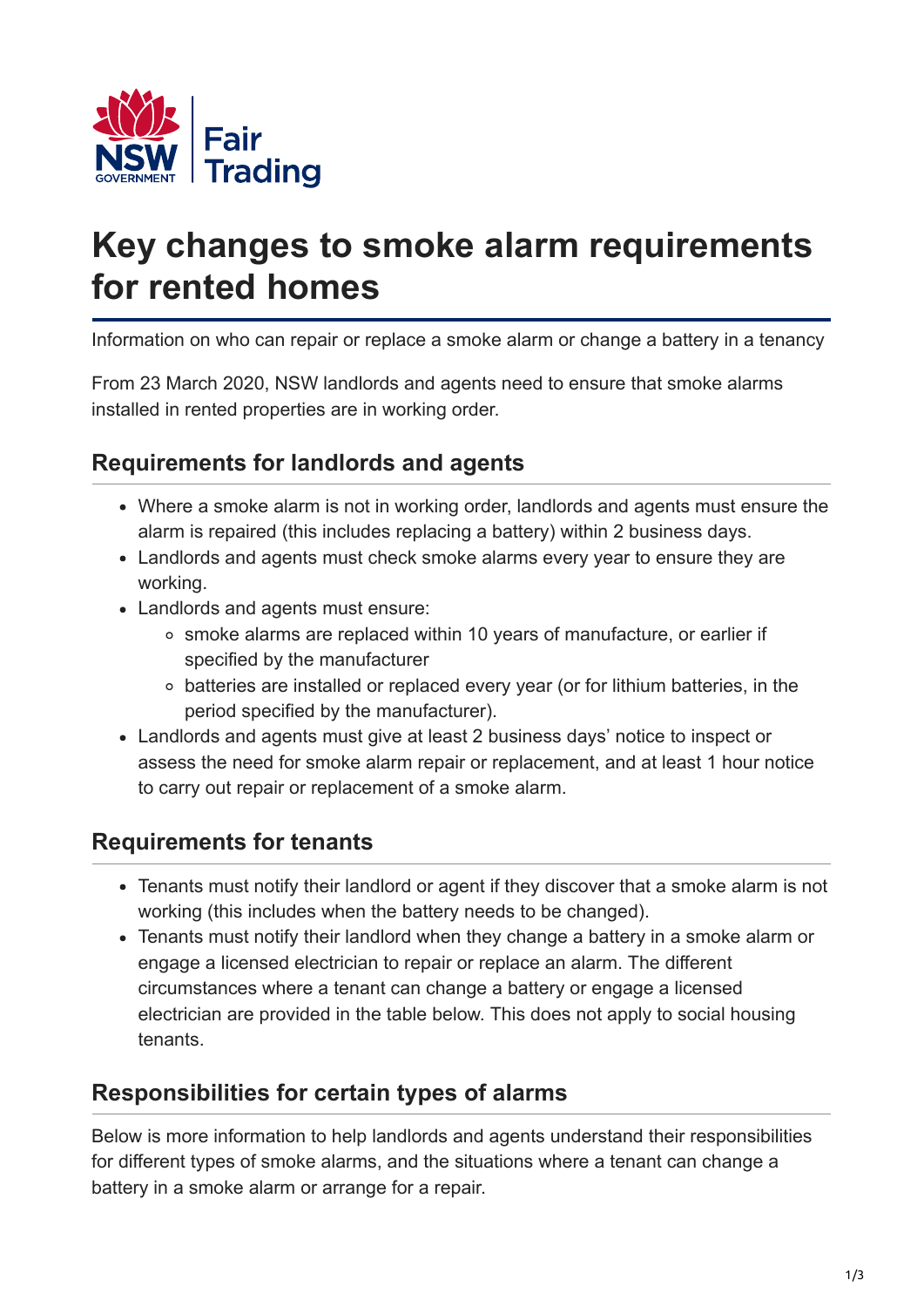| Type of<br>repair              | <b>Responsibility in non-strata</b><br>premises                                                                                                                                                                                                                                                                                                                                | <b>Responsibility in strata premises</b>                                                                                                                                                                                                                                                                                                                                                                                                                                                        |
|--------------------------------|--------------------------------------------------------------------------------------------------------------------------------------------------------------------------------------------------------------------------------------------------------------------------------------------------------------------------------------------------------------------------------|-------------------------------------------------------------------------------------------------------------------------------------------------------------------------------------------------------------------------------------------------------------------------------------------------------------------------------------------------------------------------------------------------------------------------------------------------------------------------------------------------|
| Replace<br>alarm unit          | The landlord, agent or person<br>authorised by the landlord<br>The tenant may replace the alarm<br>unit or arrange for the unit to be<br>replaced if the landlord or agent<br>does not do this within 2 business<br>days of being notified that the<br>alarm is not working. The tenant<br>must notify the landlord or agent<br>within 24 hours of the work being<br>completed | The landlord, agent or person<br>authorised by the landlord, unless<br>the Owners Corporation is<br>responsible (this will be indicated in<br>the tenancy agreement)<br>If the Owners Corporation is not<br>responsible, thetenant can arrange<br>for replacement if the landlord or<br>agent does not do this within 2<br>business days of being notified that<br>the alarm is not working. The tenant<br>must notify the landlord or agent<br>within 24 hours of the work being<br>completed  |
| Repair<br>alarm unit           | Battery operated alarm units<br>should not be repaired unless the<br>repair is changing the removable<br>battery in the alarm<br>Otherwise, the alarm unit should<br>be replaced                                                                                                                                                                                               | Battery operated alarm units should<br>not be repaired unless the repair is<br>changing the battery in the alarm<br>Otherwise, the alarm unit should be<br>replaced                                                                                                                                                                                                                                                                                                                             |
| Change<br>removable<br>battery | The landlord, agent or person<br>authorised by the landlord<br>The tenant can choose to change<br>the battery – they must:<br>• let the landlord know that<br>they will replace the battery<br>replace the battery within 2<br>business days<br>notify the landlord or agent<br>$\bullet$<br>within 24 hours of replacing<br>the battery                                       | The landlord, agent or person<br>authorised by the landlord, unless<br>the Owners Corporation is<br>responsible (this will be indicated in<br>the tenancy agreement)<br>If the Owners Corporation is not<br>responsible, the tenant can arrange<br>for replacement if the landlord or<br>agent does not do this within 2<br>business days of being notified that<br>the alarm is not working. The tenant<br>must notify the landlord or agent<br>within 24 hours of the work being<br>completed |

#### **Hard-wired alarm**

| <b>Type of</b> |                                       |
|----------------|---------------------------------------|
| repair         | Responsibility in non-strata premises |

**Responsibility in strata premises**